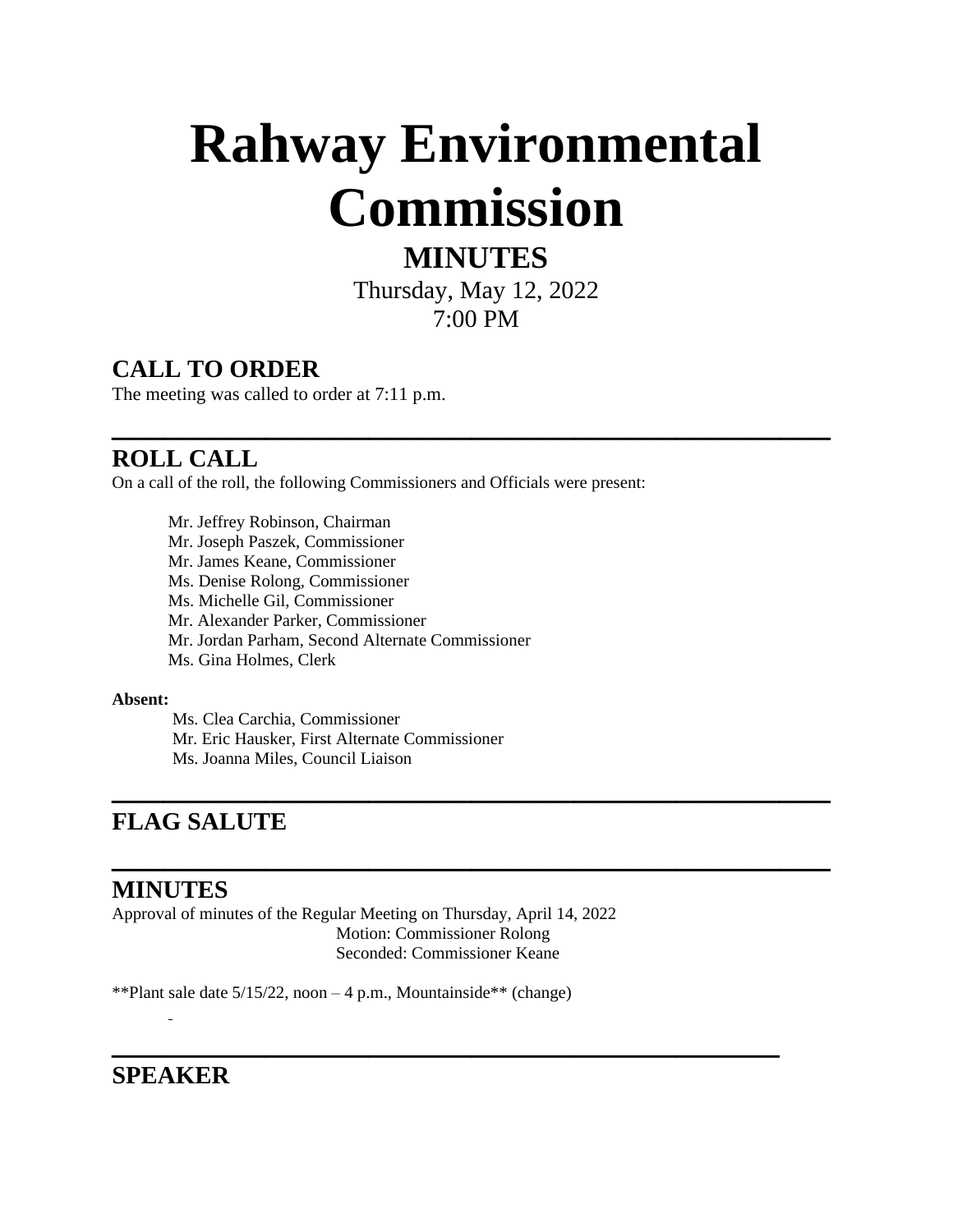None

#### **HEARING OF CITIZENS**

Pranita Bijlani – 103 Princeton Ave., Rahway, NJ

Volunteers with Antinanco Earth Arts School in Holmdel, NJ which specializes in environmental conservation and education. Ms. Bijlani is looking to offer support to the Environmental Commission in reference to the design of the empty property located on Bramhall Road.

**\_\_\_\_\_\_\_\_\_\_\_\_\_\_\_\_\_\_\_\_\_\_\_\_\_\_\_\_\_\_\_\_\_\_\_\_\_\_\_\_\_**

**\_\_\_\_\_\_\_\_\_\_\_\_\_\_\_\_\_\_\_\_\_\_\_\_\_\_\_\_\_\_\_\_\_\_\_\_\_\_\_\_\_**

**\_\_\_\_\_\_\_\_\_\_\_\_\_\_\_\_\_\_\_\_\_\_\_\_\_\_\_\_\_\_\_\_\_\_\_\_\_\_\_**

#### **COMMUNICATIONS**

None

#### **UNFINISHED BUSINESS**

*UC Air Traffic Noise Advisory Board* **-** (Chairman Robinson is the EC rep to this Board) No Meeting

*Bayway CAP* **–** (Commissioner Paszek is the EC rep to this Board) Meeting scheduled for May 10, 2022. Will supply list of all upcoming events being held in Rahway at meeting.

Letter to UC Chairman of Open Trust Fund Al Mirabella – Bazega Park – Still have not heard back from Ms. Durham however Mayor Giacobbe thinks that our request will happen.

Letter to UC Parks Director Ron Zuber – Bramhall Road County Park site – Chairman Robinson spoke with Mr. Zuber who stated that they are considering installing a community garden at this location. Ms. Bijlani spoke with Mr. Zuber who informed her that Councilman Brown has been hired full time to manage this property. Chairman Robinson spoke with Councilman Brown and suggested that there should be more than just a community garden at this location such as a rain garden or a butterfly garden.

Rain Garden – Chairman Robinson spoke with City Engineer, Daniel Lee who informed him that the request has been put into the DOT for the curb cuts and is waiting to hear back. Commissioner Keane stated that at the last Master Gardeners meeting, Rutgers does not feel that this garden will ever be successful due to planting mistakes by Rutgers. The rain garden maintenance schedule with be on Saturdays from now until 10/29/22.

Sustainability Jersey Application – City Engineer, Daniel Lee is working with the City of Rahway's grant writer, Millennium Group to complete the application.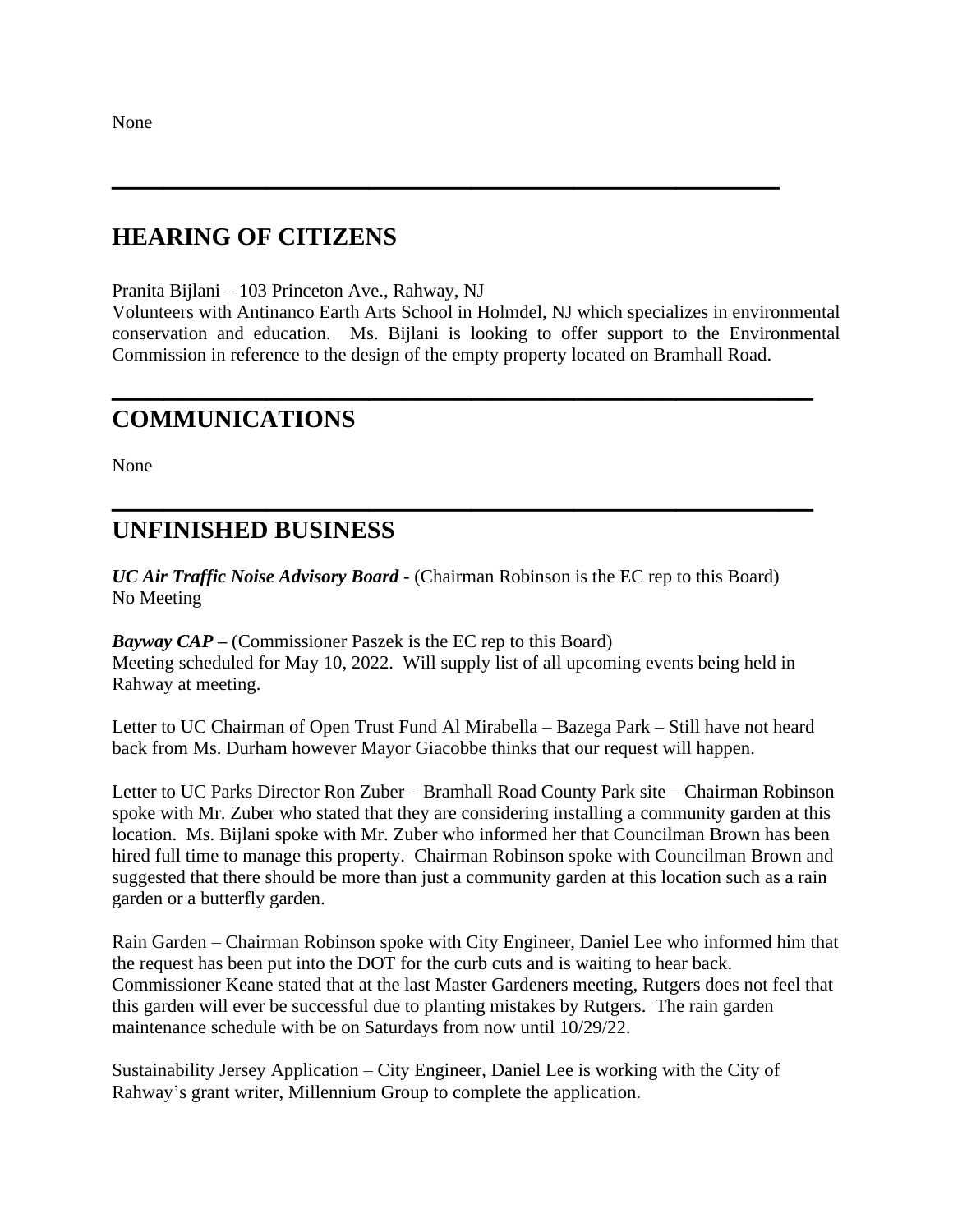LEED Requirements for redevelopers – Rahway Redevelopment agrees with our suggestions and will try to encourage all builders, but it is not practical to mandate. Mr. Landolfi asked us to supply him with information on how LEED will help developers have a higher occupancy and be able to charge a larger rent.

Opportunity to tour Waste Management food waste recycling facility in Elizabeth – Due to a fire the facility is closed.

N.J. Plastic bag ban and A2065 Bill – the bag ban became effective on 5/4/22 and the A2065 Bill allows all nonprofits to continue to use plastic bags for food distribution.

U.C. Hub – the next meeting is scheduled for 9/15/22 in Springfield

Protecting municipal stormwater rights – a copy of our Resolution will be given to Councilwoman Miles to submit to the City Council.

Free Salem Oak Seedling – the seedling now has leaves

Earth Day Events/Annual Rahway River Clean-up – There were many volunteers at the clean up including Chairman Robinson, Commissioner's Carchia, Gil and Hausker.

**\_\_\_\_\_\_\_\_\_\_\_\_\_\_\_\_\_\_\_\_\_\_\_\_\_\_\_\_\_\_\_\_\_\_\_\_\_\_\_\_\_\_**

#### **NEW BUSINESS**

The City of Summit opened a tiny forest which Chairman Robinson is going to take a tour of. [https://patch.com/new-jersey/summit/summit-open-tiny-forest-where-over-150-trees-will-be](https://patch.com/new-jersey/summit/summit-open-tiny-forest-where-over-150-trees-will-be-planted)planted

Shade Tree Committee – Commissioner Parham gave update:

Commission wants to answer the question – "What is the street tree problem?"

- What trees to plant?
- Where are they needed?
- How to get people to want trees?
- Education on the importance of trees?
- How trees sustain people and wildlife.

The first few meetings have focused on meeting each other and to figure out each person's purpose on the committee. Meetings are 2nd Thursday of each month at 4:30. Members include:

| Assemblyman Kennedy       | <b>Bob Markey</b> |
|---------------------------|-------------------|
| Councilwoman Miles        | Jordan Parham     |
| Mike Smalling or designee | Mike Smanko       |
| Dan Lee or designee       | vacancy           |

Arbor Day was celebrated on 4/23/22 at St. Georges and Central Ave. and an American plum tree was planted.